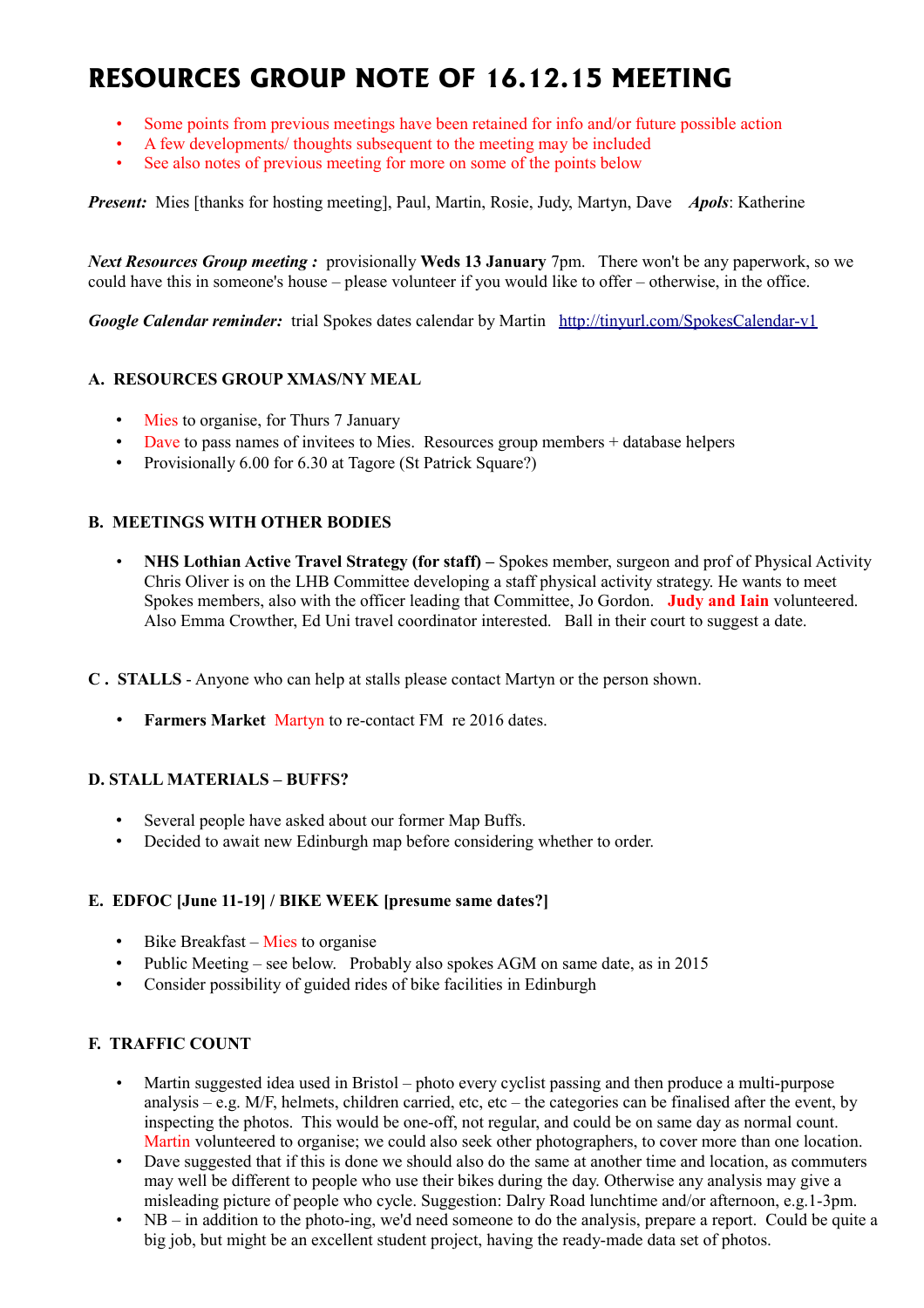## **G. SPOKES MAPS**

- New Glasgow edition delayed since late 2014. Likely to be on tearproof paper, but at increased cost. Electronic version already downloadable for smartphones.
- New Edinburgh edition now expected early Spring 2016 hope March. Will be on new base map (XYZ) to allow electronic version as well as paper.
- The first draft has now been received from XYZ and Tim/Ian/David(Langworth) have met to work on it and on the the reverse of the map.
- Lothians maps sales Local members now stock shops in ML (David W-W) and Livingston (Eric Ingram).

### **H. ONLINE JOINING AND RENEWAL**

• **Clair**, computing adviser at Ed Uni, working on this. Dave & Christine to meet Clair.

### **J. SPOKES STATUS**

- AGM agreed set up working group of Paul, Ian, Sandy, Dave [with power to coopt others] to progress Spokes becoming a SCIO [http://www.scvo.org.uk/setting-up-a-charity/decide-on-a-structure/scottish](http://www.scvo.org.uk/setting-up-a-charity/decide-on-a-structure/scottish-charitable-incorporated-organisation/)[charitable-incorporated-organisation/](http://www.scvo.org.uk/setting-up-a-charity/decide-on-a-structure/scottish-charitable-incorporated-organisation/)
- Meeting held Nov 16. Dave to circulate suggested Spokes objectives modifications & constitution to suit SCIO needs.
- Martin suggested consideration of a category of 'supporter' who are not members like most (all?) Sustrans adherents are – in case this might simplify the bureaucracy.

### **K. MOTORIST AWARENESS CAMPAIGN – DRIVERS' CYCLE AWARENESS VIDEO**

- There is a videos page on our website, with links to Bryce's videos click the *videos* tab or go straight to *[www.spokes.org.uk/videos](http://www.spokes.org.uk/videos)*.
- David Gardiner of Laidback Bikes/ Vantage Creative produced A4-folded leaflet. Once finalised it will go in a spokes mailout [Feb 2016?] to all orgs and members [approx 3000], plus further (see below).
- Edinburgh and West Lothian sixth form pre-driver sessions, August 25-27 (WL) and Sept 28-Oct 1 (Edinburgh). Both events attended, with draft video and leaflet (printed B/W by Dave). 2000 students saw it at WL, a few 100 at Edinburgh. Our volunteers were – Martin, Martyn, Brian Curtis, Donald Urquhart.
	- Format at WL v successful, less so at Edinburgh where video not shown to the whole group. Brian has written to Edinburgh Council with suggestions for next year.
- Mies informing Fyfe's of use of video so far and seeking any feedback on the leaflet & video.
	- Martin to organise a meeting for the following purposes...
		- Finalise leaflet and video
		- Decide on further distribution/uses of the leaflet (which also advertises the video), beyond the above circulation in Spokes mailout. We have list from 2 years ago of driving schools & other relevant orgs.
		- Decide on numbers of leaflet to be printed, given all proposed uses of it.
		- Discuss press/ media publicity
		- We discovered the website <https://www.driving-instructor.tv/>thanks to this article... [http://www.theguardian.com/environment/bike-blog/2014/nov/11/the-film-teaching-driving](http://www.theguardian.com/environment/bike-blog/2014/nov/11/the-film-teaching-driving-instructors-to-understand-cyclists)[instructors-to-understand-cyclists.](http://www.theguardian.com/environment/bike-blog/2014/nov/11/the-film-teaching-driving-instructors-to-understand-cyclists) Could try to get links to our materials on that site.
		- Dave to send Martin emails to be invited: Mies, Martyn, Dave, David G, Bryce M, Brian C, Donald U.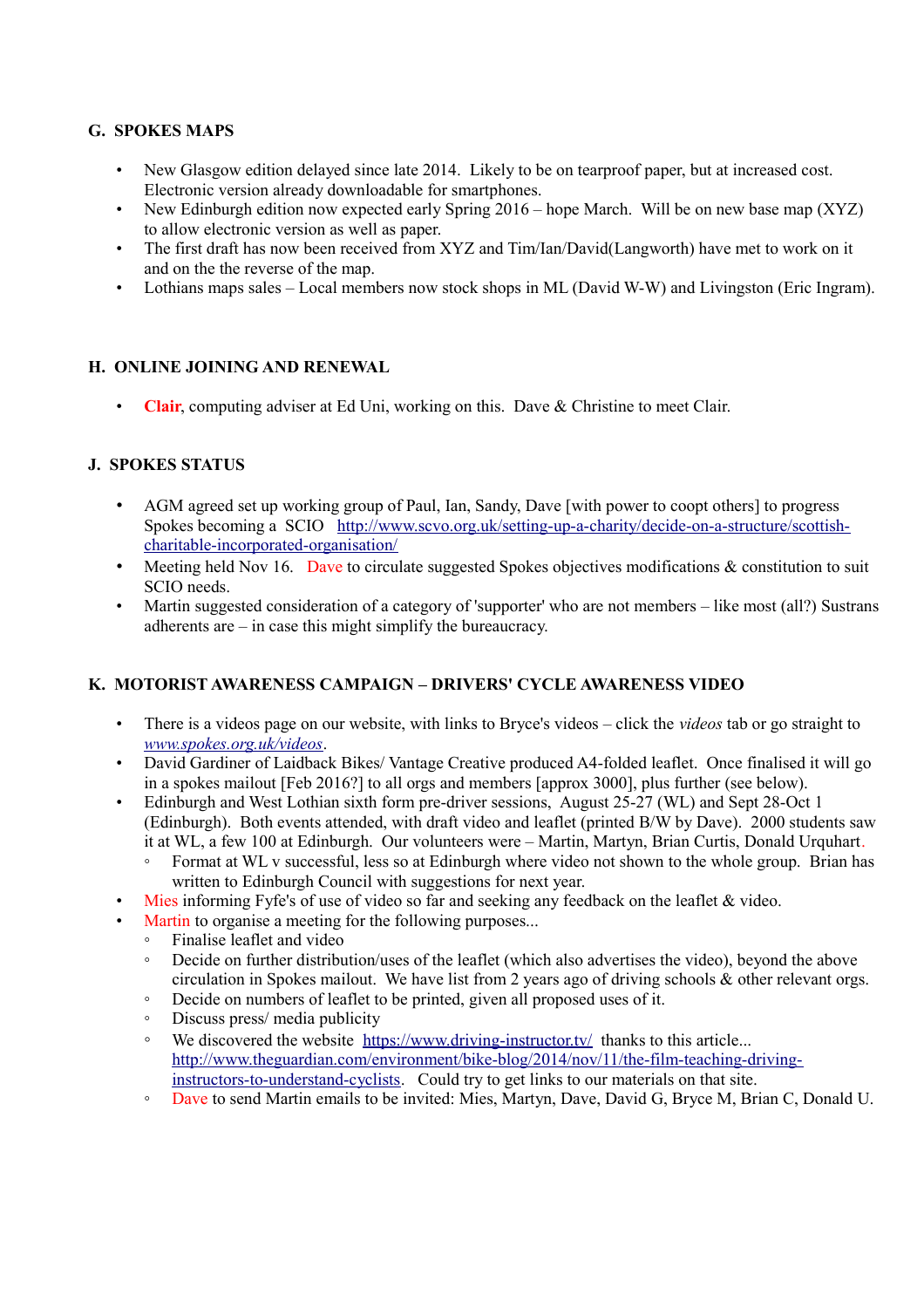### **L. SPOKES PUBLIC MEETINGS**

- **Spring 2016 meeting** Hustings mtg for the May Holyrood elections, expected audience 100-120.
	- Martin organising. Date now fixed for Mon 21 March. Green, Lab, Lib speakers confirmed so far. • Premises - St Brides. Cost £100 + £1.50 each for tea/biscuits (we are not allowed to do the catering).
	- Ordered 60 tea/coffee.
	- Website article - [www.spokes.org.uk/2015/12/spokes-holyrood-hustings-2016](http://www.spokes.org.uk/2015/12/spokes-holyrood-hustings-2016)
	- PA system needed if possible Dave to ask in a member circular.
- **Summer 2016 meeting** during EdFoC week
	- Martin to organise, Martyn happy to help if needed
	- Probably needs to be June 13-16. Dave to check with Kim (EdFoC), Martyn check with Augustine
	- Topic Cycling and Health to include both physical activity and pollution aspects
	- Speakers many possibilities maybe panel of 3 with a relevant politician, campaigner and medic. Dave to send suggestions to Martin.
	- Chair: We did not discuss could be one of us, or could ask Helen Zealley, Spokes member, former Director of Public Health in NHS Lothian, and involved in many environmental organisations.
- **Autumn 2016 –** Martin suggested provisional early booking for Augustine, as they get booked up early. Most suitable week in relation to probable mailout date is week beginning 21 November (Mon-Thurs)

### **M. SUPERMARKETS PROJECT** – Discussion postponed until Iain is here

- **Report on the initial survey** is now complete and online at spokes.org.uk: documents : spokes projects : supermarkets or click here [www.spokes.org.uk/documents/papers-documents/supermarkets-project.](http://www.spokes.org.uk/documents/papers-documents/supermarkets-project/)
- **Next step is to produce good practice guide, to be used as follows...**
	- to enable members to lobby their local supermarket this can be done by individuals on their own initiative.
	- to contact local regional managers of all supermarket chains, with the aim to find at least one willing to undertake an exemplary project covering all their stores – this would need one or more people within Resources Group (or other in Spokes) to take this on. The person could then potentially also work with locals from the above bullet point.
	- This is an innovative project for which we could almost certainly get grant assistance if necessary if we decide to take it further in a ways that needs significant funding, as we did with the tenements project – e.g. Sestran or Cycling Scotland or SCSP cash (via Ed Council). This might be particularly helpful if any supermarket chain takes up the project and works with us, or if we organise local members lobbying their stores on a wide scale.
- **Producing the Good Practice Guide...**
	- Katherine prepared proposed document structure on website at the above link. It proposes taking account of different types of shops – supermarkets with car parks; onstreet small supermarkets and other local shops; shopping malls (bikes often banned but there is a good precedent in plans for the new St James Quarter development, where bikes will be allowed through the mall galleries, pushed, from Picardy Place to St Andrew Square, including in the lifts).
	- **Iain & Matt** working on filling out the detail. Main emphasis should be on a standard rack, and how to install it properly, rather showing a whole range of unlikely alternatives. A standard rack is also more likely to get Council planning approval without any hassle when supermarkets apply for permission. Anyone with comments/suggestions please pass to them.
	- To get details from Ed Council as to their standard rack design & installation criteria [Sheffield rack with additional lower horizontal bar]. Our recommendation could be based on that, with any changes – e.g. pointing out need for wide spacing to allow for shopping panniers [what about trailers?]. Also to find where the Council sources racks – ideal if local source.